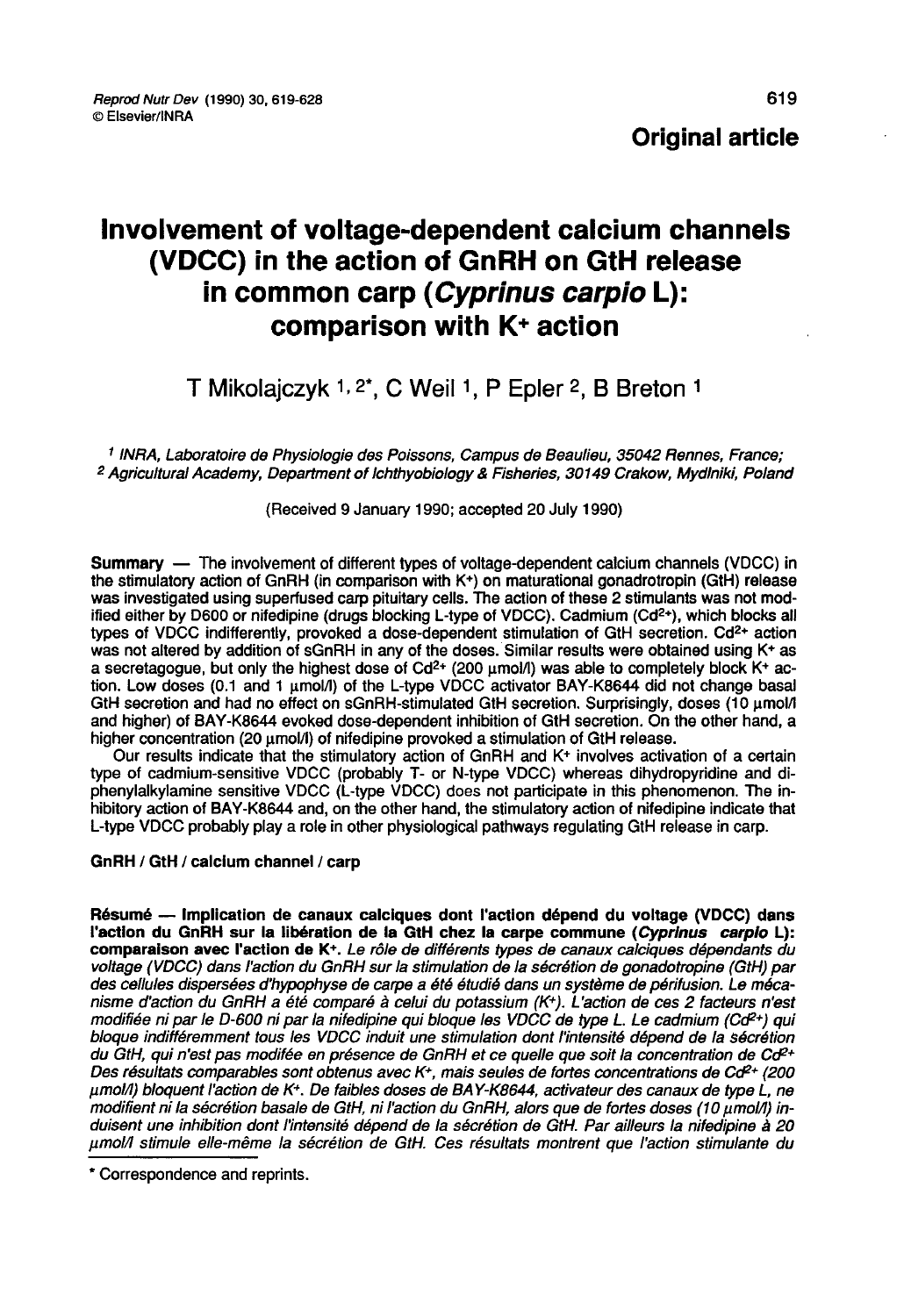GnRN et de K+ implique l'activation de certains types de VDCC sensibles au cadmium, sans doute de type T ou N, les canaux sensibles aux dihydropiridine et diphényloalkylamine, de type L, n'étant pas mis en jeu dans ces phénomènes. Les actions inhibitrices du BAY K8644, et stimulatrice de la nifedipine, montrent cependant que les canaux de type L jouent sans doute un rôle dans d'autres mécanismes régulant la sécrétion de GtH.

#### GnRH / GtH / canaux calciques / carpe

#### **INTRODUCTION**

It is well established that calcium ions  $(Ca<sup>2+</sup>)$  play the role of second messenger in GnRH action in mammals (Conn et al, 1987; Huckle and Conn, 1988). There are more and more reports indicating that GnRH action on GtH release is also a 1987; Huckle and Conn, 1988). There are<br>more and more reports indicating that<br>GnRH action on GtH release is also a<br>Ca<sup>2+</sup>-dependent process in fish (Jamalud-<br>din *et al*, 1989; Levavi-Sivan and Yaron, din et al. 1989; Levavi-Sivan and Yaron, 1989; Mikolajczyk et al, 1990). There is a general agreement that in higher vertebrates (birds and mammals), Ca2+ influx through voltage dependent calcium channels (VDCC) is responsible for prolonged LH secretion under GnRH stimulation. However, the spike phase of the secretory response to GnRH is independent of Ca2+ influx through VDCC (Hansen et al, 1987; Chang et al, 1986, 1988; Smith et al, 1987; Davidson et al, 1988; Smith et al, 1989). There could be an influx of Ca2+ through channels other than VDCC, the so-called receptor operated channels (ROC) (Conn et al, 1987; Davidson et al, 1988; Smith et al, 1989) or mobilization of Ca2+ from intracellular stores (Chang et al, 1986; Hansen et al, 1987). In fish literature there is also some controversy about the participation of VDCC in GnRH action. Jamaluddin et al (1989) observed in murrel a dose-dependent inhibition of GnRHstimulated GtH secretion by D-600 (VDCC blocker) present in the culture medium. On the other hand, Van Asselt et al (1989) found that D-600 had no effect on sponta neous and GnRH-stimulated GtH release in African catfish, while such an inhibition

was observed when nifedipine (another class of VDCC blockers) was used.

We have shown an extracellular Ca<sup>2+</sup> dependence of GnRH action on GtH release in carp (Mikolajczyk et al, 1990). The aim of the present study was to compare the action of sGnRH with K+ (elevated K+ evokes depolarizaton of cell membrane and activates VDCC) and to find out which type of VDCC participates in the stimulatory action of these 2 secretagogues on GtH release in carp.

#### MATERIALS AND METHODS

#### Animals

Experiments were conducted for 2 consecutive years (1988 and 1989) during the natural reproductive period of carp ie from April to July. Sexually mature female carp breeders weighing 5.5-11.5 kg obtained from the Heyman Fish Farm were kept in natural ponds and then transported to the laboratory. They were placed in a thermoregulated recirculating water system and acclimated at 18 °C for at least 10 d before being used in experiments. They were exposed to a controlled photoperiod (16L: 8D) and fed ad libitum with pelleted food (Aqualim).

#### Cell preparation and perifusion system

Cell preparation and the perifusion system were as previously described (Mikolajczyk et al, 1990). Briefly, pituitaries (1 pituitary for each perifusion) were dispersed using collagenase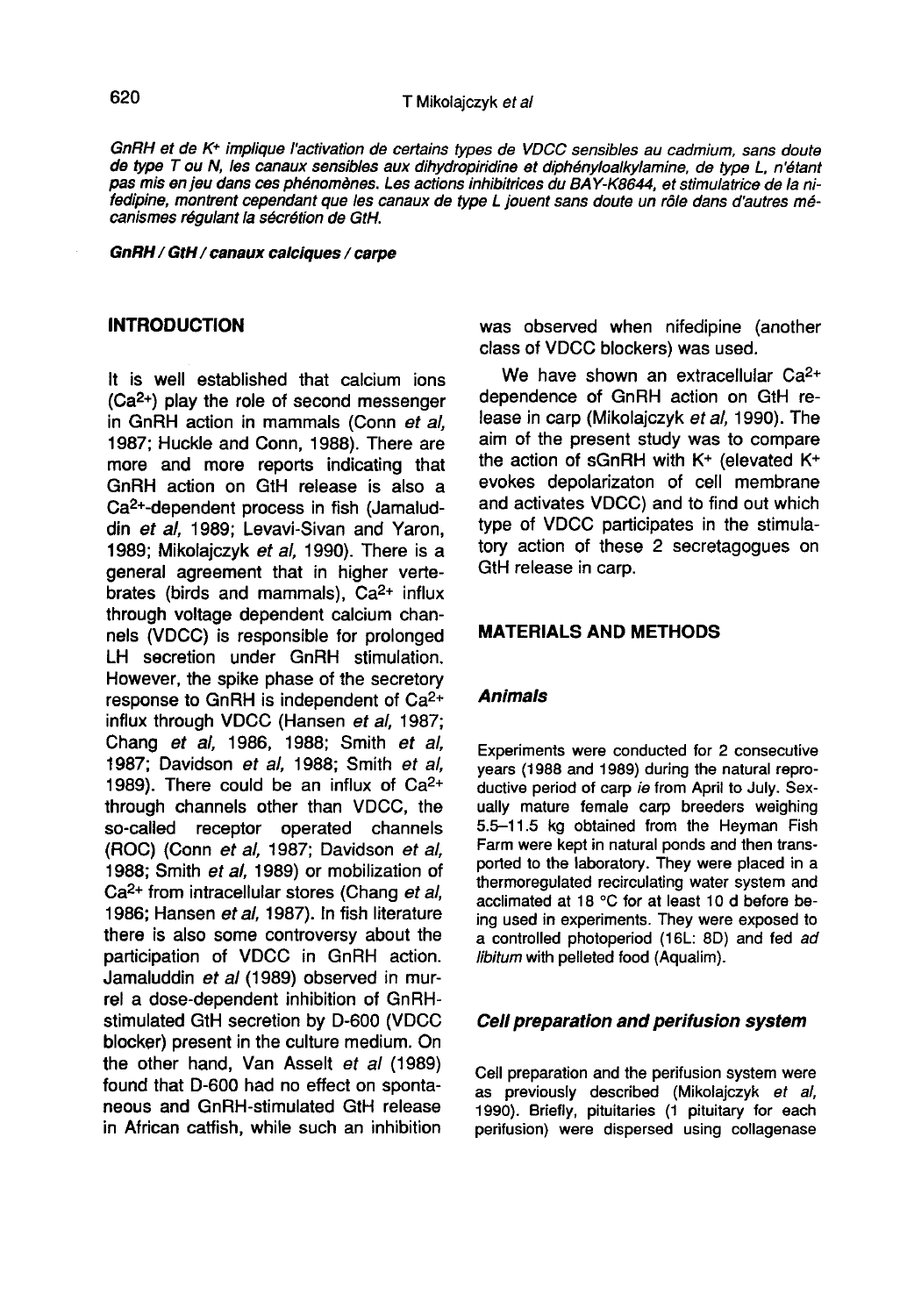(0.1%) (Boehringer Mannheim) in a medium (MEM-Eagle, Gibco) buffered with 15 mmolA Hepes and 9 mmol/I sodium bicarbonate and supplemented with 1% BSA (RIA grade, Sigma). The mixture was incubated at 18 °C for 6 h, and dispersion was achieved mechanically. Cells were harvested by centrifugation, washed twice, mixed with Bio-Gel P-2 (Biorad) and placed in thermoregulated perifusion columns  $(± 10<sup>6</sup>$  cells per column). Five columns could be perifused at the same time. The cells were perifused first for 18 h at a flow rate of 4 ml/h with the above medium supplemented with 2% of a serum substitute, Ultroser-SF (IBF), penicillin (100 U/ml) and streptomycin (10 µg/ml) (Gibco). The ultroser and antibiotics were then withdrawn and the flow rate was gradually increased up to 15 ml/h. After 90 min of perifusion at a flow rate 15 ml/h, the first pulse of the drugs was administered. Fractions were collected every 7.5 min before drug administration and every 2.5 min during and 15 min after drug application. Details concerning each perifusion are given in the figure legends.

### **Drugs**

Salmon GnRH (sGnRH) (Bachem), veratridine (Sigma) and cadmium chloride were dissolved directly in the perifusion medium prior to use. Methoxyverapamil (D-600), nifedipine (Sigma) and BAY-K8644 (RBI) were dissolved in ethanol and then in the perifusion medium. The amount of ethanol in the medium never exceeded 0.15%. The same amount of carrier was always present in the perifusion medium passing through control columns and had no measurable effect on GtH release. In experiments in which the effect of K+ depolarization was tested, the amount of NaCl in the test medium was reduced accordingly so that the total concentration of KCI and NaCI remained constant.

#### GtH determination and calculations

GtH levels were determined using a specific RIA developed by Breton et al (1971).

Profiles of GtH secretion are presented as a mean percentage of the basal GtH secretion lev-

el (bl). Basal level of GtH release (100%) was calculated as the mean of the 4 points (fractions) directly preceding first drug application. Fluctuations of GtH levels during the period directly preceding all drug administration never exceeded 20% of the basal GtH secretion level. Fluctuations of GtH levels greater than 20% were considered as significant. Differences in GtH secretion rate between the control and experimental columns during the stimulation period were calculated using Student's t-test for variation analysis.

### RESULTS

# Effect of organic VDCC blockers on  $Gn$ RH- and  $K^+$ -stimulated GtH release

As shown in figure 1A, two 15 min pulses of sGnRH  $(10^{-7}$  mol/l) evoked in the control columns a significant increase in GtH secretion (300% bl). In the experimental columns, the infusion of  $2 \mu$ mol/I of VDCC blocker - D-600 (interfering mostly with Ltype VDCC) had no effect on sGnRHstimulated GtH release. A ten times higher (20 wM) concentration of D-600 had no effect on sGnRH action (fig 1B) either.

At 2 and 20  $\mu$ mol/I concentrations, nifedipine, a specific L-type VDCC blocker had no effect on sGnRH-stimulated GtH release (448 and 310% bl) when administered in experimental columns in compari son with the control columns receiving sGnRH alone (432 and 350% bl) (fig 2). During the infusion of 20 umol/l of nifedipine a significant increase  $(P < 0.01)$  in GtH secretion was observed (300% bl).

A 12.5-min application of KCI (60 mM of K+) resulted in a sharp increase (342 and 218% bl) in GtH secretion (fig 3 and data not shown). The amplitude and profile of the secretory response of the cells to elevated  $K<sup>+</sup>$  was similar to that caused by sGnRH (figs 1, 2 and 5). No significant dif-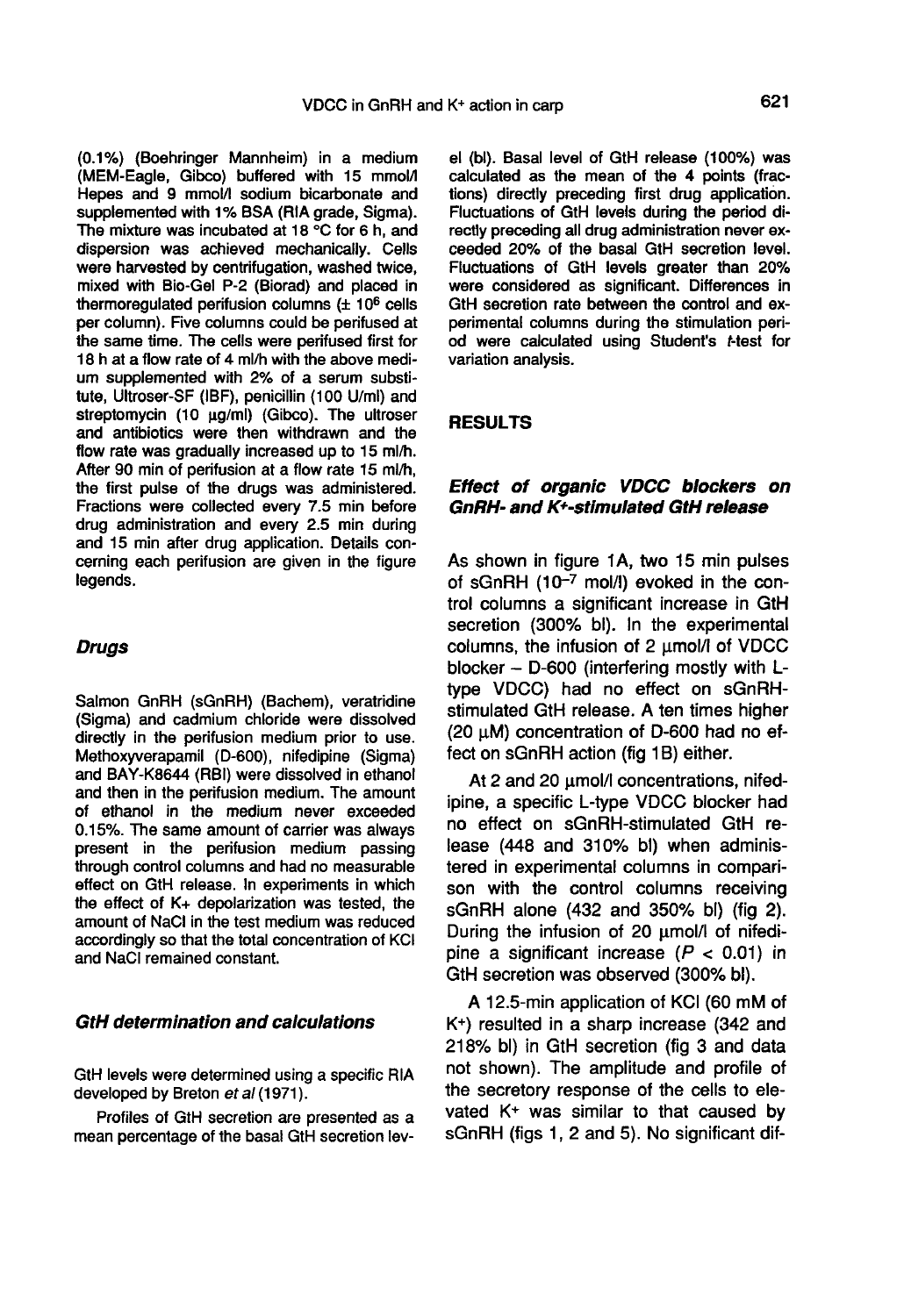

Fig 1A. Control columns ( $\blacksquare$ ) (n = 5) received two 15-min pulses of 10<sup>-7</sup> M sGnRH (RH). Experimental columns ( $\bullet$ ) ( $n = 5$ ) received the same pulses of sGnRH but the second one in the presence of 2 umol/l of D-600. D-600 was present in the perifusion chamber 30 min before sGnRH application as indicated. Mean basal GtH level of all the columns was  $31.5 \pm 12.5$  ng/ ml. Data from 2 separate experiments. B. Eight columns (data from 2 experiments) received two<br>15 min pulses of 10<sup>-7</sup> mol/l sGnRH (RH). The first one together with 20 umol/l of D-600 as indicated. D-600 was present in the perifusion chamber 30 min before sGnRH application. Mean basal GtH level was  $18.3 \pm 8.3$  ng/ml.

ferences were observed between the control columns receiving pulses of K+ (60 mmol/1) and the experimental columns receiving K+ in the presence of nifedipine (2  $\mu$ mol/l) or D-600 (2  $\mu$ mol/l) (fig 3).

# Effect of Cd2+, an inorganic VDCC blocker, on spontaneous, sGnRHand K+-stimulated GtH release

A 30-min administration of graded doses A 30-min administration of graded doses<br>of CdCl<sub>2</sub> (20, 100 and 200  $\mu$ mol/I of Cd<sup>2+</sup>)<br>resulted in a dose-dependent increase in resulted in a dose-dependent increase in GtH secretion (80, 110 and 170% bl respectively) (fig 4). In the case of higher concentrations of  $Cd^{2+}$  (100 and 200  $\mu$ mol/I), the profile of GtH secretion exhibited a



Fig 2. Control columns  $(\blacksquare)$  (n = 7) received two 15-min pulses of 10<sup>-7</sup> M sGnRH (RH). Experimental columns  $(①)$  (n = 8) received the same pulses of sGnRH in the presence of 2 and 20 umol/l of nifedipine as indicated. Nifedipine was applied 30 min before pulse of sGnRH. Mean basal GtH level of all the columns was 28.1  $\pm$ 10.1 ng/ml (\*  $P < 0.05$ , \*\*  $P < 0.01$ , \*\*\*  $P <$ 0.001) Similar results were obtained in 3 separate experiments.



Fig 3. Control columns ( $\blacksquare$ ) (n = 7) received two 12.5-min pulses of K+ (60 mM). Experimental columns ( $\bullet$ ) ( $n = 8$ ) received the same pulses of K+ but in the presence of nifedipine or D-600 as indicated. Nifedipine and D-600 were present in the perifusion chamber 10 min before K+ application. Mean basal level of all the columns from 3 separate experiments was  $36 \pm 20.7$  ng/ml.

characteristic biphasic response: first phase during the presence of  $Cd^{2+}$  in the phase during the presence of Ca<sub>2+</sub> in the<br>perifusion chamber and second phase af-<br>ter Cd<sup>2+</sup> withdrawal (figs 4, 5A and 6). When sGnRH  $(10^{-7}$  mol/l) was infused during the application of  $Cd^{2+}$  (20 and 200 umol/I) no changes in GtH secretion were obtained in comparison with the control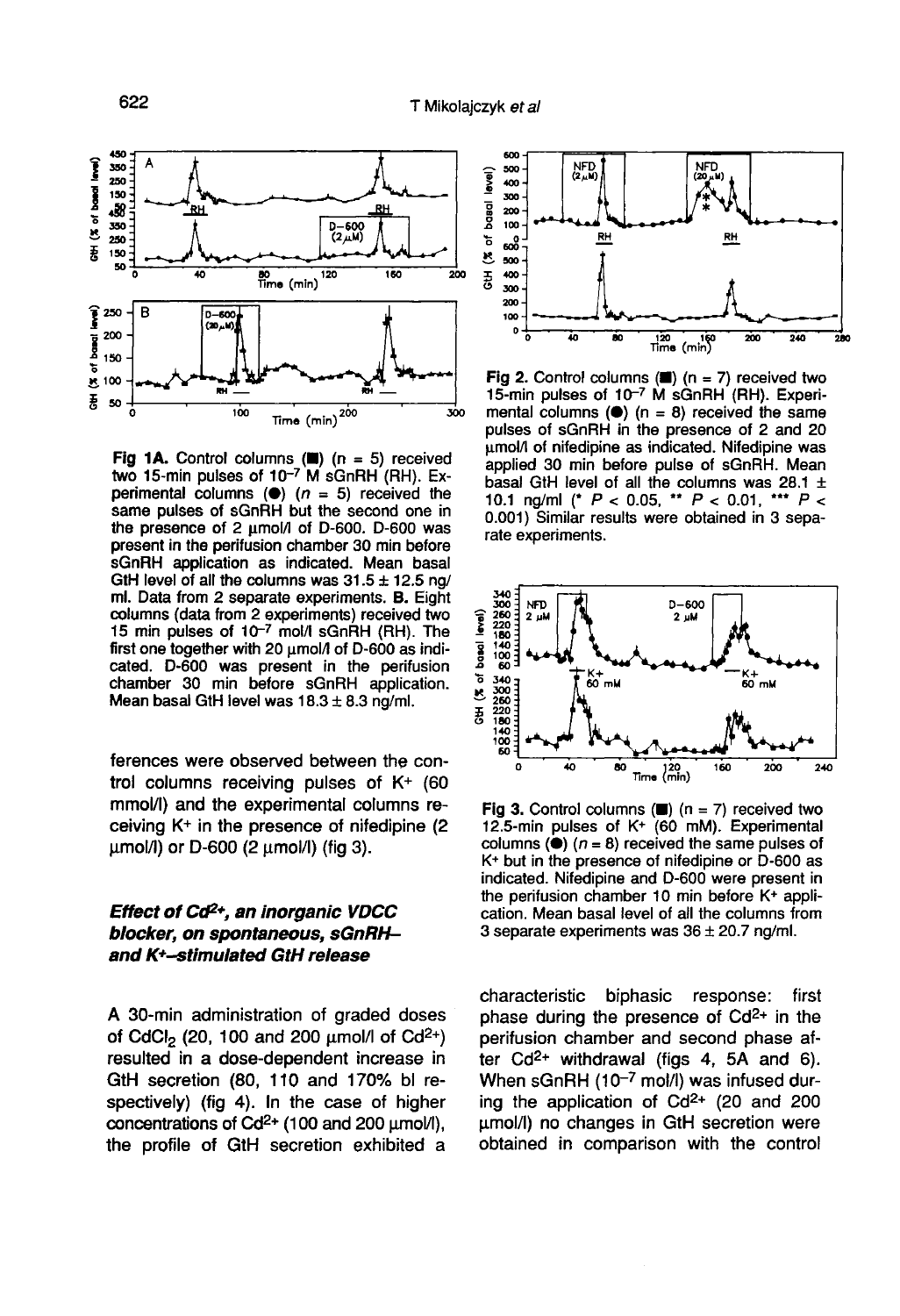

Fig 4. Graded doses of Cd<sup>2+</sup> were administered as 25-min pulses as indicated. Data represent a mean of 12 columns (3 experiments). Mean basal GtH level was  $43.4 \pm 17.8$  ng/ml.

columns receiving Cd2+ alone (fig 5A). To columns receiving  $Cd^{2+}$  alone (fig 5A). To<br>check if  $Cd^{2+}$  had any side effect on<br>cCrDU setted (superiment presented in fig. sGnRH action (experiment presented in fig 5B) a similar pulse of sGnRH (alone) was applied 60 min after Cd<sup>2+</sup> withdrawal after joint administration of  $Cd^{2+}$  (20  $\mu$ mol/l) and sGnRH  $(10^{-7} \mu \text{mol/l})$ . This resulted, in both the experimental and the control columns, in the stimulation of GtH secretion, having a similar potency in a manner similar to earlier experiments.

The results presented in figure 6 show that 60 mM of  $K^+$  modified ( $P < 0.05$ ) a se-The cretory response of the cells to 100  $\mu$ mol/I<br>concentration of Cd<sup>2+</sup> in comparison with the control columns, while no differences were observed between the control and were disserved between the control and<br>experimental columns during  $K^+$  stimula-<br>tion when 200  $\mu$ mol/I of Cd<sup>2+</sup> was applied.

# Effect of organic activators of VDCC on GtH release

Veratridine (an organic membrane depolarizer) at a wide range of concentrations  $(0.1$  to 10  $\mu$ mol/l) had no effect on GtH release (data not shown); a weak increase in GtH secretion (30-50% bl) was observed when much higher doses were used (50



Fig 5A. Five control columns (.) as well as 5 experimental columns (<sup>e</sup>) were exposed to 2 graded doses of Cd<sup>2+</sup> (20 and 200 µmol/l) for 30 min. In the experimental columns two 15-min pulses of sGnRH (RH) (10-7 mol/l) were administered 10 min after the beginning of Cd<sup>2+</sup> application as indicated. Mean basal GtH level of all the columns from 2 separate experiments was 25.1 ± 15.0 ng/ml. **B.** Control columns ( $\equiv$ ) ( $n =$ 5) received a 30-min pulse of 20  $\mu$ mol/l of Cd<sup>2+</sup> and 80 min later a 15 min pulse of sGnRH (10-7 mol/l (RH). Experimental columns  $(①)$  ( $n = 5$ ) received the same set of pulses as control columns but during the Cd<sup>2+</sup> administration a 15min pulse of sGnRH (10-7 mol/l) (RH) was applied 10 min after the beginning of Cd<sup>2+</sup> infusion as indicated. Mean basal GtH level of all the columns was  $42.3 \pm 18.6$  ng/ml. Data from 2 separate experiments.

and 100  $\mu$ mol/I respectively) (fig 7). The administration of BAY-K8644 (dihydropirydine, specific activator of L-type VDCC) in concentrations ranging from 0.01 to 1 pmol/I caused no changes in GtH secretion (data not shown). BAY-K8644 at a concentration of 0.1 umol/I also had no effect on sGnRH-stimulated GtH secretion (data not shown). When BAY-K8644 was applied in concentrations of 10, 20 and 40 µmol/l it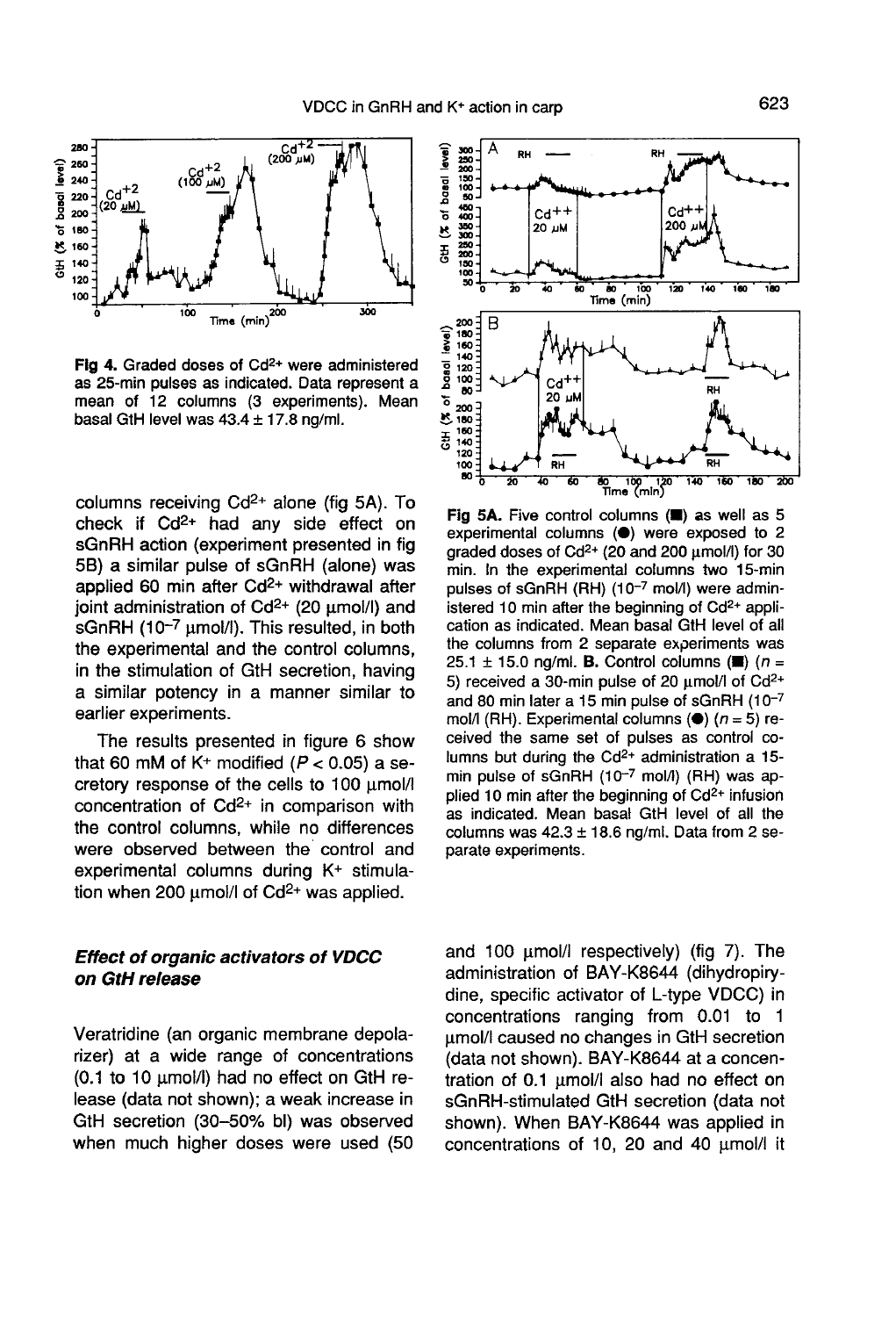

Fig 6. Control columns ( $\blacksquare$ ) ( $n = 7$ ) were exposed to graded doses of Cd<sup>2+</sup> in pulses lasting 30 min. In experimental columns ( $\bullet$ ) (n = 8) two 15min pulses of K+ (60 mM) were given 10 min after the beginning of Cd<sup>2+</sup> application as indicated. Mean basal GtH level of all the columns from 3 separate experiments was  $19.4 \pm 6.1$  ng/ ml (See fig 2 for other details).

resulted in dose-dependent inhibition of GtH secretion  $-28$ , 34 and 45% bl respectively (fig 8).

#### **DISCUSSION**

In recent years significant progress has been made in detailed characterization of the mechanism of GnRH action on gonadotropin release, mainly in rats and chickens; however there is more and more data concerning the mechanism of GnRH action in other groups of vertebrates, especially in fish (Levavi-Sivan and Yaron, 1989; Chang et al, 1989; Jamaluddin et al,



Fig 7. Eight columns (data from 2 experiments) received 2 pulses of graded doses of veratridine lasting 30 min as indicated. Mean basal GtH level was  $26.3 \pm 8.5$  ng/ml.



Fig 8. Cells received three 15-min pulses of graded doses of BAY-K8644 as indicated. Data represent results from 4 separate experiments (16 columns). Mean basal GtH level was  $29.8 \pm 18.3$ ng/ml.

1989; Van Asselt et al, 1989; Mikolajczyk et al, 1990). It was shown in mammals, birds, and recently in fish that an increase in intracellular Ca2+ concentration is an essential step in GnRH action and that Ca2+ plays the role of second messenger in GnRH action (Conn et al, 1987; Huckle and Conn, 1988). We also proposed such<br>a role for extracellular Ca<sup>2+</sup> in GnRH action<br>and C<sup>41</sup> helpes in propose such (Milelais on GtH release in common carp (Mikolajczyk et al, 1990). The aim of the present study was to determine which type of calcium channel is responsible for Ca2+ influx during GnRH stimulation. The results presented here indicate that the stimulatory action of K+ on GtH release resembles GnRH action, indicating that the mechanism of GnRH action may involve the activation of voltage-dependent calcium channels (VDCC). It has been shown (Nowycky et al, 1985) that in neuronal tissue, 3 types (L, N and T) of VDCC exist. Each type of channel exhibits different electrophysiological and pharmacological properties (Miller, 1987). It is also possible that in pituitary cells several types of calcium channel exist, as reported by Armstrong and Matteson (1985) in a clonal line of rat pituitary cells. In our experiments we used drugs from 2 chemical classes as VDCC blockers: dihydropyridine (DHP) and diphenylo-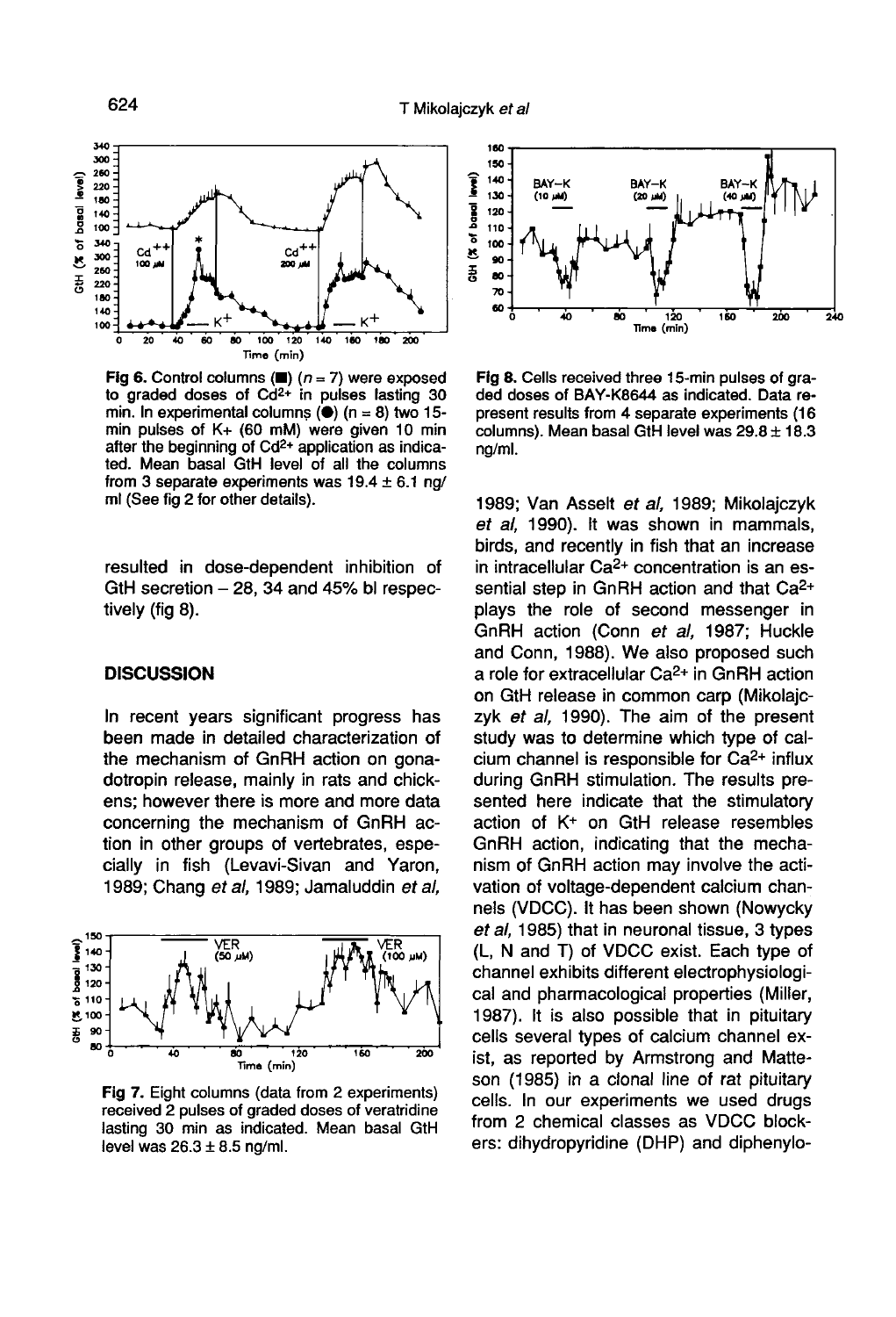alkylamine (DPA). Nifedipine (DHP) specifically blocks the L-type VDCC (so-called DHP-sensitive). D-600 (DPA) also blocks the L-type VDCC. Since, in these experiments, nifedipine and D-600 did not inhibit either K+ or GnRH action, it is clear that these 2 secretagogues (K+ and GnRH) activate other types of VDCC than DHP- and DPA-sensitive (L-type) VDCC. To verify<br>the role of other types of VDCC we applied<br>cadmium ions (Cd<sup>2+</sup>) which block indiffer-<br>ently all types of VDCC. Surprisingly, all the role of other types of VDCC we applied<br>cadmium ions  $(Cd^{2+})$  which block indifferently all types of VDCC. Surprisingly, all<br>the doses of Cd<sup>2+</sup> used evoked a stimula-<br>tion of Cd<sup>1</sup> Independent in the situation to see tion of GtH release. In this situation, to see<br>the effect of Cd<sup>2+</sup> on sGnRH and K+ action we were obliged to look for a modification of Cd2+ stimulatory action by sGnRH and K+. Using sGnRH as a secretagogue it was impossible to modify the profile and amplitude of the secretory response of the was impossible to modify the profile and<br>amplitude of the secretory response of the<br>cells to Cd<sup>2+</sup> (figs 5A and 5B). However, elbelis to Cd<sup>-1</sup> (ligs 5A and 5B). However, elevated K+ significantly changed the secre-<br>tory response to 20  $\mu$ mol/I Cd<sup>2+</sup> (data not tory response to 20  $\mu$ mol/l Cd<sup>2+</sup> (data not shown) and to 100  $\mu$ mol/l Cd<sup>2+</sup> (fig 6).<br>When Cd<sup>2+</sup> was applied at a concentration shown) and to 100  $\mu$ mol/l Cd<sup>2+</sup> (fig 6). of 200 umol/I, no changes in GtH secretion were observed when K<sup>+</sup> was introduced. When these results were combined, it was<br>concluded that  $Cd^{2+}$  inhibits and blocks concluded that  $Cd^{2+}$  inhibits and blocks sGnRH and  $K^+$  action. It was however necessary to use a 10-times higher dose of Cd2+ to completely block the K+ action than was the case for sGnRH. This is not surprising since elevated K<sup>+</sup> causes a total depolarization of the cell membrane and is probably a much stronger stimulatory factor than sGnRH. One of the possible explanations of the stimulatory effect of Cd2+ Fractions of the summatory effect of Cd-<br>
Cd<sup>2+</sup> have a different influence on GtH release. For example, the blockade of a certain type of VDCC could inhibit GnRH and K+ action while at the same time, blockade of another type of VDCC could stimulate GtH release. This hypothesis is strongly supported by results obtained using specific drugs acting on L-type of VDCC. At low

doses nifedipine and BAY-K8644 had no<br>effect on spontaneous and GnRHspontaneous stimulated GtH release. However at higher doses (10 µmol/I and more) nifedipine (channel blocker) stimulated GtH secretion with high potency and BAY-K8644 (channel activator) inhibited GtH secretion. Combined, these results suggest that during the activator) immotied currisected on. Com-<br>bined, these results suggest that during<br>the action of Cd<sup>2+</sup> there was a blockade of the L-type of VDCC and, as in the case of nifedipine, there was a stimulation of GtH release. At the same time there was also a blockade of N and T channels provoking the inhibition of K+ and GnRH action. In addition, a biphasic secretory response of the infinition of  $K<sup>T</sup>$  and Griffit action. In addition, a biphasic secretory response of the cells to  $Cd<sup>2+</sup>$  also tends to support our the cells to  $Cd^{2+}$  also tends to support our hypothesis. Each time  $Cd^{2+}$  was applied, Hypothesis. Each time Co-4 was applied,<br>GtH stimulation was stronger at the end of<br>the Cd<sup>2+</sup> pulse than during Cd<sup>2+</sup> administration. This suggests that the first phase of the response to Cd2+ was caused by a blockade of L-type VDCC and the second phase (after Cd2+ withdrawal) provoked by a rise in the blockade of, and/or the reactivation of N- and/or T-type VDCC. The fact that veratridine (an organic depolarizer) was able to stimulate GtH release only at very high doses and with very low potency indicates that this drug did not activate an exact type of VDCC responsible for GtH release. Another possible explanation of the surprising effect of NFD and BAY-K8644 could be their nonspecific action when used at a high concentration  $(> 10$ umol/l). Drouva et al (1988) observed an inhibition of PRL and GH secretion from rat pituitary cells evoked by 100 umol/l BAY-K8644, whereas concentrations from 0.01 up to 10  $\mu$ mol/I were stimulatory. On the other hand, other data from the same laboratory (Enjalbert et al, 1988) show that BAY-K8644 at a concentration of 100 umol/I is less effective than at 10 umol/I in stimulating PRL secretion but has no inhibitory effect on PRL release. Chang et al (1988) have also shown that BAY-K8644 at concentrations from 1 umol/l to 10 umol/l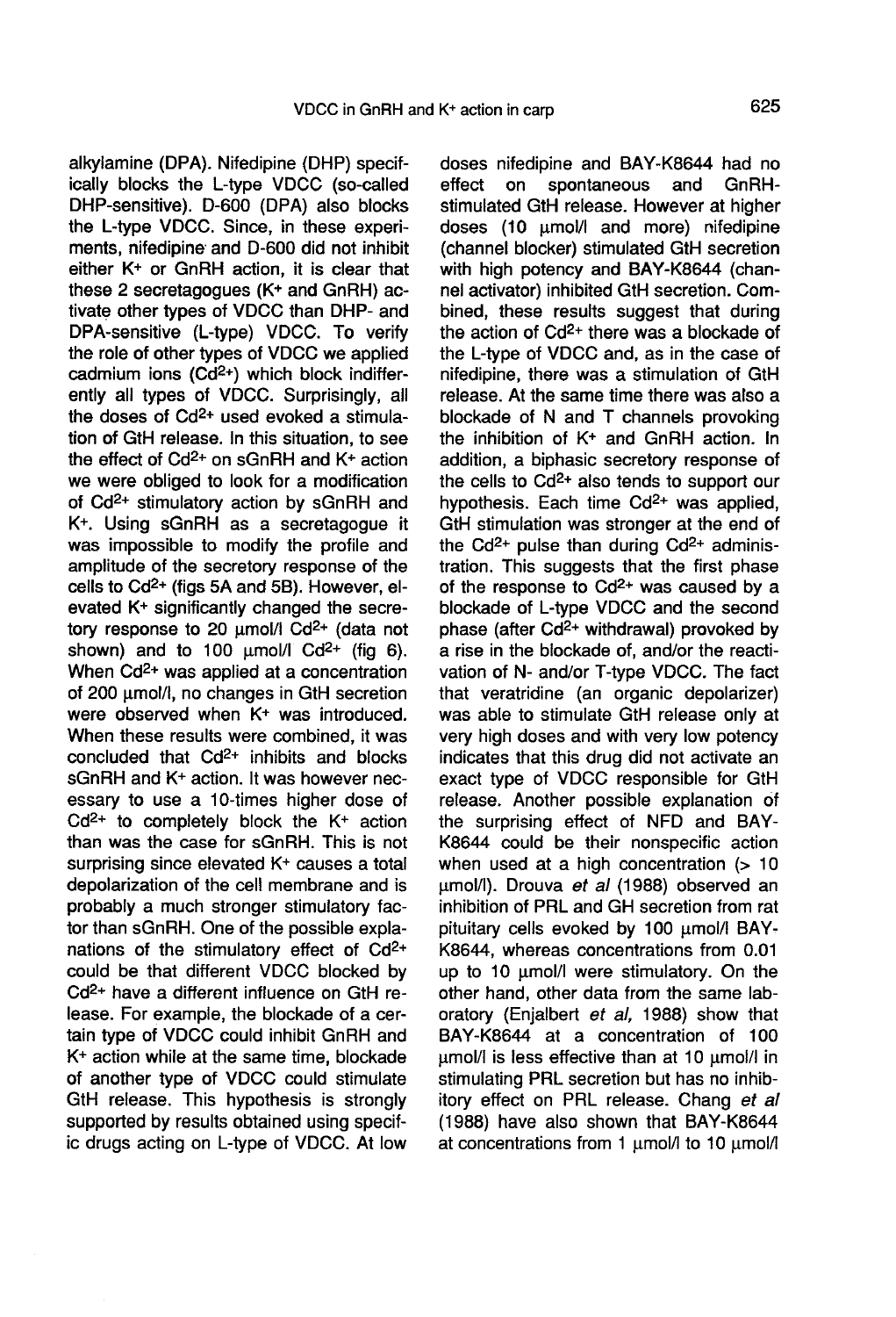significantly increased basal LH release and enhanced LH responses to GnRH.

Our results concerning the effect of D-600 and nifedipine differ however from results obtained by other investigators in fish. Jamaluddin et al (1989) using static pituitary cell culture found a dosedependent inhibition of GnRH-stimulated GtH release in murrel using D-600. On the other hand Van Asselt et al (1989) using perifused catfish pituitary fragments found no effect of D-600 on GnRH-stimulated GtH secretion whereas GnRH action was inhibited by nifedipine. In our opinion such differences are provoked by different experimental approaches. It could be possible that in static cultures, only the prolonged phase of secretory response to GnRH was monitored as well as in the case of perifusion of pituitary fragments (Van Asselt et al, 1989) where fractions were rarely collected (10 min) to find any effect on the first phase of the secretory response. In any case, results obtained on pituitary fragments are not so convincing since it is impossible to determine the level of drug action and to avoid possible interactions inside whole pituitary tissue.

In mammals and birds it is well established that in the prolonged phase of LH secretion under GnRH stimulation there is an influx of extracellular Ca<sup>2+</sup> via voltagedependent calcium channels (VDCC). It was also shown that the L-type of VDCC (DHP- and DPA-sensitive) is responsible for this influx since specific L-type VDCC blockers inhibited or blocked the secretory response to GnRH (Hansen et al, 1987; Smith et al, 1987; Chang et al, 1988; Davidson et al, 1988; Smith et al, 1989). If the first (spike) phase of the secretory response to GnRH is concerned there is some controversy about the pathways as well as the sources of the Ca<sup>2+</sup>. Chang et al (1986), Hansen et al (1987) proposed the possible participation of Ca2+ mobilized

from intracellular stores, whereas Conn et  $al$  (1987); Davidson  $et$  al (1988) and Smith et al (1989) found that there was an influx of extracellular Ca<sup>2+</sup> via an other than VDCC, probably via so-called receptor operated channels (ROC). This second hypothesis is strongly supported by the findings of Mason and Waring (1985, 1986). They found that in bovine gonadotropes GnRH does not depolarize the cell membrane which is necessary to activate VDCC. On the contrary, Croxton et al (1988) have shown that in rat gonadotropes GnRH induces oscillatory membrane currents and this could be blocked by D-600. This finding tends to support the hypothesis of the intracellular origin of by b-ood. This linding tends to support the<br>hypothesis of the intracellular origin of<br>Ca<sup>2+</sup> in GnRH action. These findings, together with the fact that several types of calcium channels exist could be an explanation for the striking differences among the results obtained on this subject.

# **CONCLUSION**

The present findings indicate that GnRH action in carp is probably a voltagedependent process involving activation of Cd2+ sensitive VDCC. These channels are probably T- or N-type of VDCC. DHP- and DPA-sensitive VDCC (L-type) does not participate in GnRH and K+ action. Activation of L-type VDCC leads to inhibition and their blockade to stimulation of GtH release. This could be part of other physiological pathways regulating GtH secretion in carp. In fish, dopamine (DA) was shown to be a gonadotropin releasing inhibitory factor (GRIF), and application of DA antagonists (pimozide, domperidone) stimulates GtH secretion and strongly potentiates the action of GnRH (Peter et al. 1986). It has been shown that neuropeptide Y (NPY) also had a direct effect on GtH secretion in fish, and that its action depended on the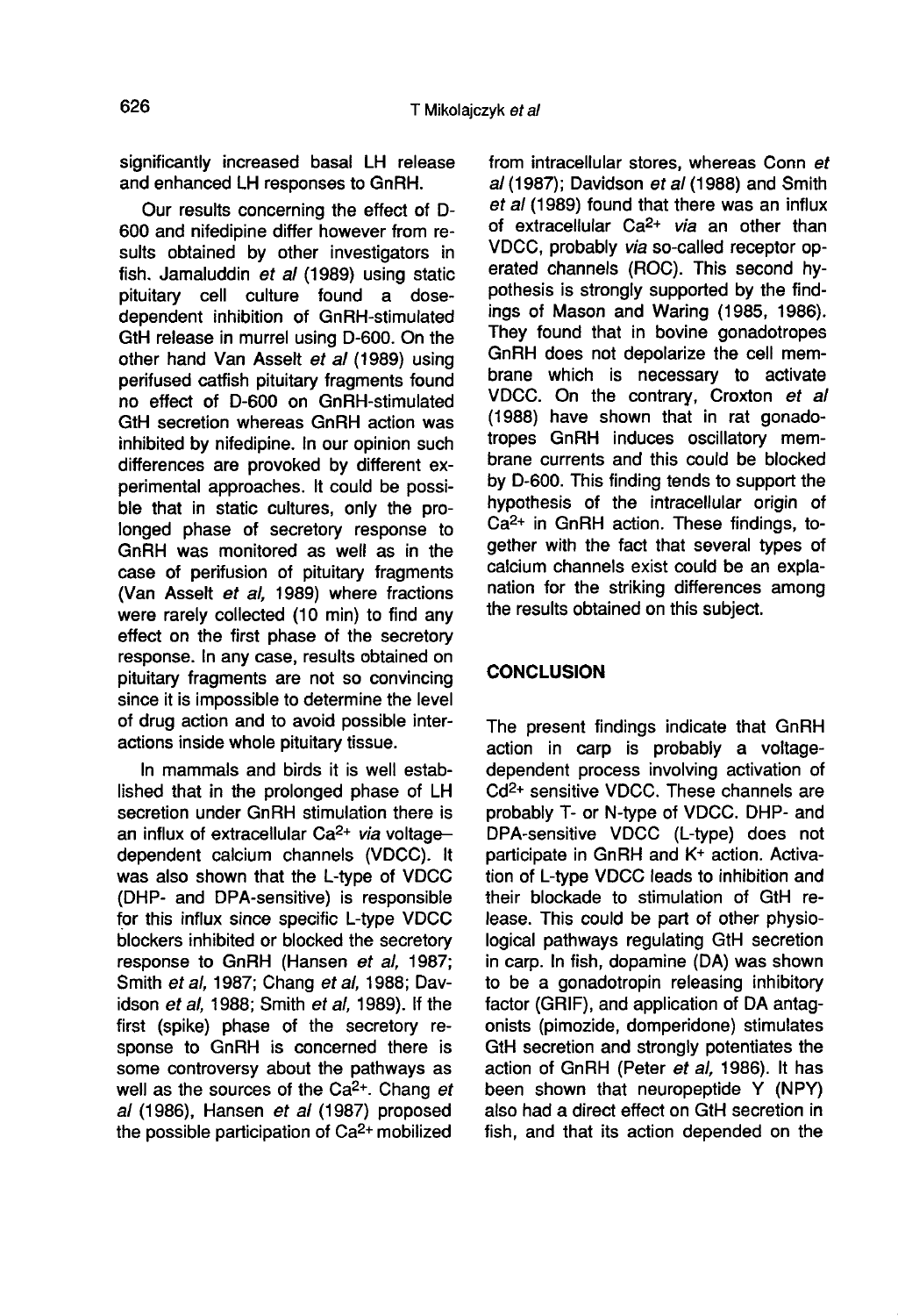stage of sexual maturity of the fish (ie inhibitory action in vitellogenic animals, and stimulatory action in freshly ovulated fish) (Breton et al, 1989, 1990). From our results it can be supposed that the inhibition of GtH release caused by activation of Ltype VDCC, reflects the action of DA or other drugs inhibiting the secretion of GtH. by the vDCC, reflects the action of DA of<br>other drugs inhibiting the secretion of GtH.<br>It could also be speculated that  $Ca^{2+}$ serves as a second messenger for both DA and GnRH, but its different transport through the cell membrane (different types of calcium channels) and probably different intracellular Ca2+ receptors lead finally to a different effect on GtH release. This hypothesis is currently under investigation.

# ACKNOWLEDGMENTS

The authors extend their thanks to M Gerber for the transport and care of fish. This study was supported by INRA, France.

#### **REFERENCES**

- Armstrong CM, Matteson DR (1985) Two distinct populations of calcium channels in a clonal line of pituitary cells. Science 227, 65-67
- Van Asselt LAC, Goos HJTh, Van Dijk W, Braas J (1989) Role of calcium ions in action of gonadotropin-releasing hormone on gonadotropin secretion in the African catfish, Clarias gariepinus. Gen Comp Endocrinol76, 46-52
- Breton B, Kann G, Burzawa-Gerard E, Billard R (1971) Dosage radio-immunologique d'une hormone gonadotrope de carpe (Cyprinus carpio L). CR Acad Sci (Paris) Ser D 272, 1515-1517
- Breton B, Mikolajczyk T, Danger JM, Gonnet F, Saint-Pierre S, Vaudry H (1989) Neuropeptide Y (NPY) modulates in vitro gonadotropin release from rainbow trout pituitary glands. Fish Physiol Biochem 7, 77-83
- Breton B, Mikolajczyk T, Weil C, Danger JM, Vaudry H (1990) Studies on the mode of ac-

tion of neuropeptide Y (NPY) on maturational gonadotropin (GtH) secretion from perifused rainbow trout pituitary glands. Fish Physiol Biochem 8, 339-346

- Chang JP, McCoy EE, Graeter J, Tasaka K, Catt KJ (1986) Participation of voltagedependent calcium channels in the action of gonadotropin-releasing hormone. J Biol Chem 261, 9105-9108
- Chang JP, Stojilkovic SS, Graeter JS, Catt KJ Gonadotropin-releasing stimulates luteinizing hormone secretion by extracellular calcium-dependent and independent mechanism. Endocrinology 122, 87- 97
- Chang JP, Freedman GL, De Leeuw R (1989) Participation of arachidonic acid metabolism in gonadotropin-releasing hormone stimulation of goldfish gonadotropin release. Gen Comp Endocrinol 76, 2-11
- Conn PM, McArdle CA, Andrews V, Huckle WR (1987) The molecular basis of gonadotropinreleasing hormone (GnRH) action in the pituitary gonadotrope. Biol Reprod 36, 17-35
- Conn PM, Staley DD, Yasumoto T, Huckle WR, Janovick JA (1987) Homologous desensitization with gonadotropin-releasing hormone (GnRH) also diminishes gonadotrope responsiveness to maitotoxin: a role for the GnRH receptor-regulated calcium ion channel in mediation of cellular desensitization. Mol Endocrinol 1, 154-159
- Croxton TL, Ben-Jonathan N, Armstrong WMcD (1988) Gonadotropin-releasing hormone induces oscillatory membrane currents in rat gonadotropes. Endocrinology 123, 1783- 1791
- Davidson JS, Wakefield JK, King JA, Mulligan GP, Millar RP (1988) Dual pathways of calcium entry in spike and plateau phases of luteinizing hormone release from chicken pituitary cells: sequential activation of receptoroperated and voltage-sensitive calcium channels by gonadotropin-releasing hormone. Mol Endocrinol2, 382-390
- Drouva SV, Rerat E, Bihoreau C, Laplante E, Rasolonjanahary R, Clauser H, Kordon C<br>(1988) Dihydropyridine-sensitive calcium Dihydropyridine-sensitive calcium channel activity related to prolactin, growth hormone, and luteinizing hormone release